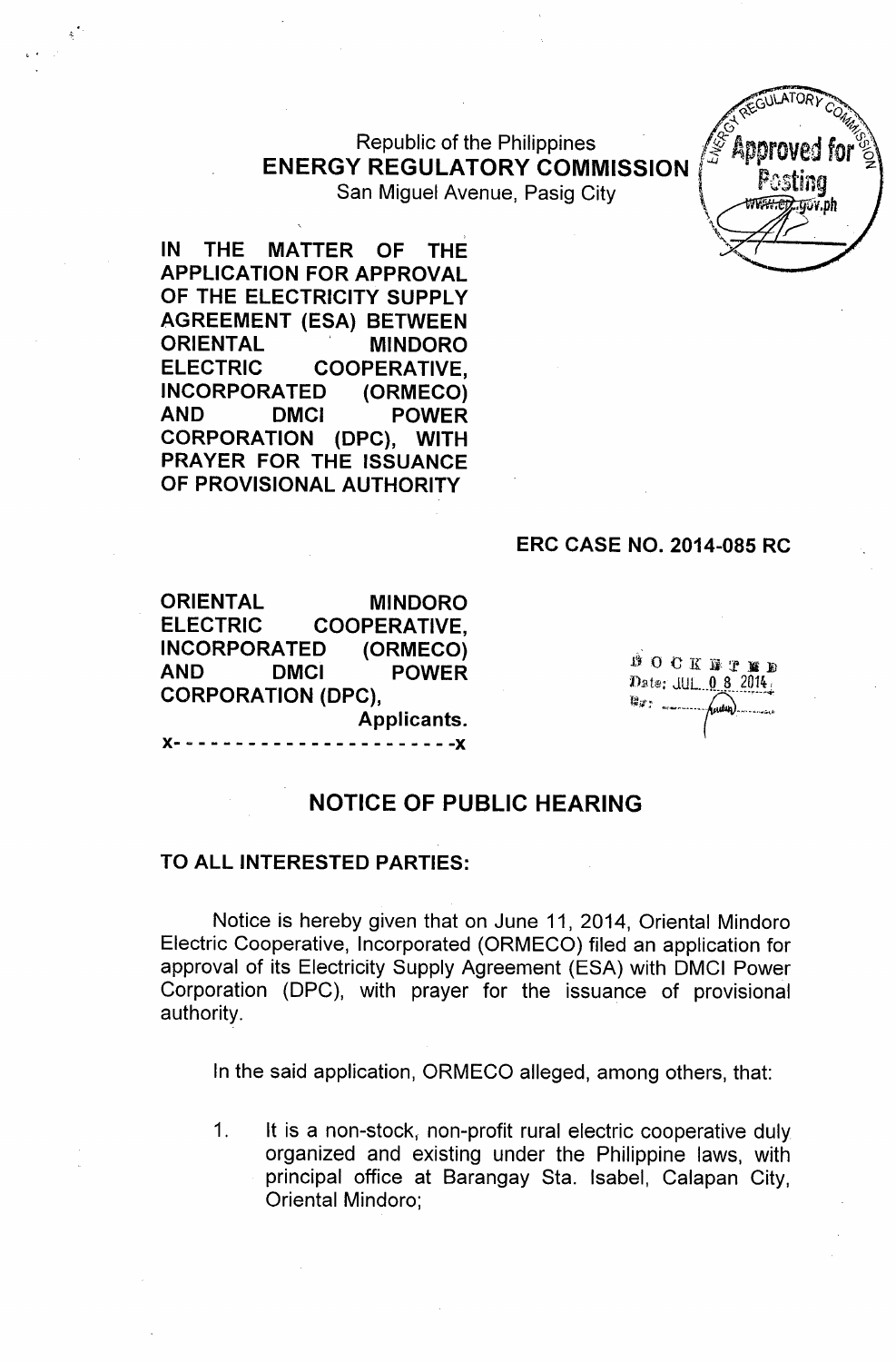# ERC Case No. 2014-085 RC NOTICE OF PUBLIC HEARING/July 7, 2014 Page 2 of 20

 $\delta_{\rm c}$ 

- 2. It is authorized by the National Electrification Administration (NEA) to operate the electric power distribution system in the Municipalities of Baco, Bansud, Bongabong, Bulalacao, Gloria, Mansalay, Naujan, Pinamalayan, Pola, Puerto Galera, Roxas, San Teodoro, Socorro, and Victoria, and in the City of Calapan, all in the Province of Oriental Mindoro (Franchise Area). Copies of its Certificate of Franchise are attached to the application to form integral parts thereof. It operates in a National Power Corporation - Small Power Utilities Group (NPC-SPUG) area;
- 3. On November 11, 2013, it executed an ESA with OPC. A copy of the said ESA is, likewise, attached to the application to form an integral part thereof;
- 4. OPC is a corporation duly organized and existing under the Philippine laws, with principal office at the 3<sup>rd</sup> Floor, OMCI Plaza Building, 2281 Don Chino Roces Avenue, Makati City. Copies of relevant documents evidencing its due incorporation, registration, and permit to operate as a generation company are attached to the application as follows to form integral parts thereof:

| <b>Document</b>                                                         | <b>Annex</b> |
|-------------------------------------------------------------------------|--------------|
| Articles of Incorporation and By-Laws of DPC                            | "C"          |
| Securities and Exchange Commission (SEC) Certificate<br>of Registration | "D"          |

5. By and pursuant to Section 25, 43 (u), and 45 (b) of Republic Act No. 9136, otherwise known as the Electric Power Industry Reform Act of 2001 or the EPIRA, its Implementing Rules and Regulations (IRR), Resolution No. 21, Series of 2011 or the ERC Amended Guidelines for the Setting and Approval of Electricity Generation Rates and Subsidies for Missionary Electrification Areas, and other pertinent rules and regulations, it submits the instant application to the Commission for due consideration and approval of the ESA it executed with DPC;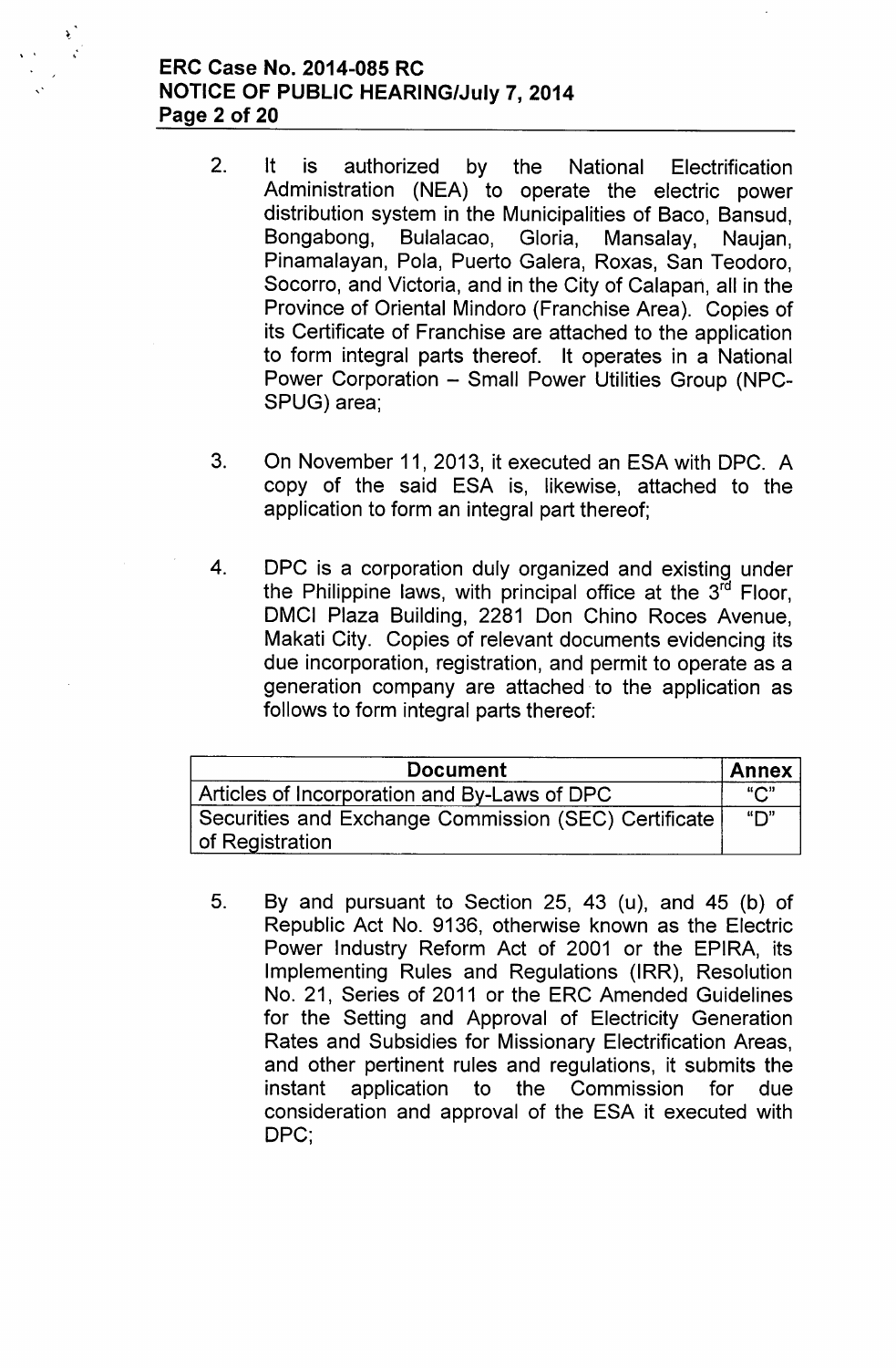$\sum_{i=1}^{n}$ , . ,

# **Statement of Facts**

- 6. The Province of Oriental Mindoro depicts a tropical paradise which attracts tourists for its natural beauty. By reason of the economic and tourism development in the Province, it wants to ensure the adequacy and reliability of energy supply within the Franchise Area;
- 7. It currently sources its energy requirements predominantly from oil-based power plants, with additional supply from mini-hydro power plants. A copy of its existing power suppliers is attached to the application to form an integral part thereof;
- 8. Considering the impending planned full privatization and phase out of one of its suppliers, the NPC in July 2014, it deemed it essential to procure additional power which can operate at full service capacity, which mainly performs the functions of base load, peaking, regulation, load following, spinning reserve, and ancillary services;
- 9. In view of the aforementioned premises and consistent with the Department of Energy (DOE) Circular No. 2004- 01-001 $^1$  and ERC Resolution No. 11, Series of 2005 $^2$ , it passed Board Resolution No. 12-137, which approved the conduct of Competitive Selection Process (CSP) for the 15 MW - 20 MW additional power supply in its Franchise Area;
- 10. Upon approval of the authority to launch the aforesaid CSP by the DOE as evidenced by a letter attached to the application, the CSP was conducted as follows:
	- 10.1 It published an "Invitation to Apply for Eligibility and to Bid" in the March 27, 2013 and April 3, 2013 issues of The Philippine Daily Inquirer. Copies of the invitation to participate in the CSP are attached to the application to form integral parts thereof;

<sup>&</sup>lt;sup>1</sup> Prescribing the Rules and Procedures for Private Sector Participation in Existing NPC-SPUG Areas pursuant to Rule 13 of the Implementing Rules and Regulations of the Electric Power Industry Reform Act of 2001 (EPIRA-IRR)

<sup>&</sup>lt;sup>2</sup> Adopting the Guidelines for the Setting and Approval of Electricity Generation Rates and Subsidies for Missionary Electrification Areas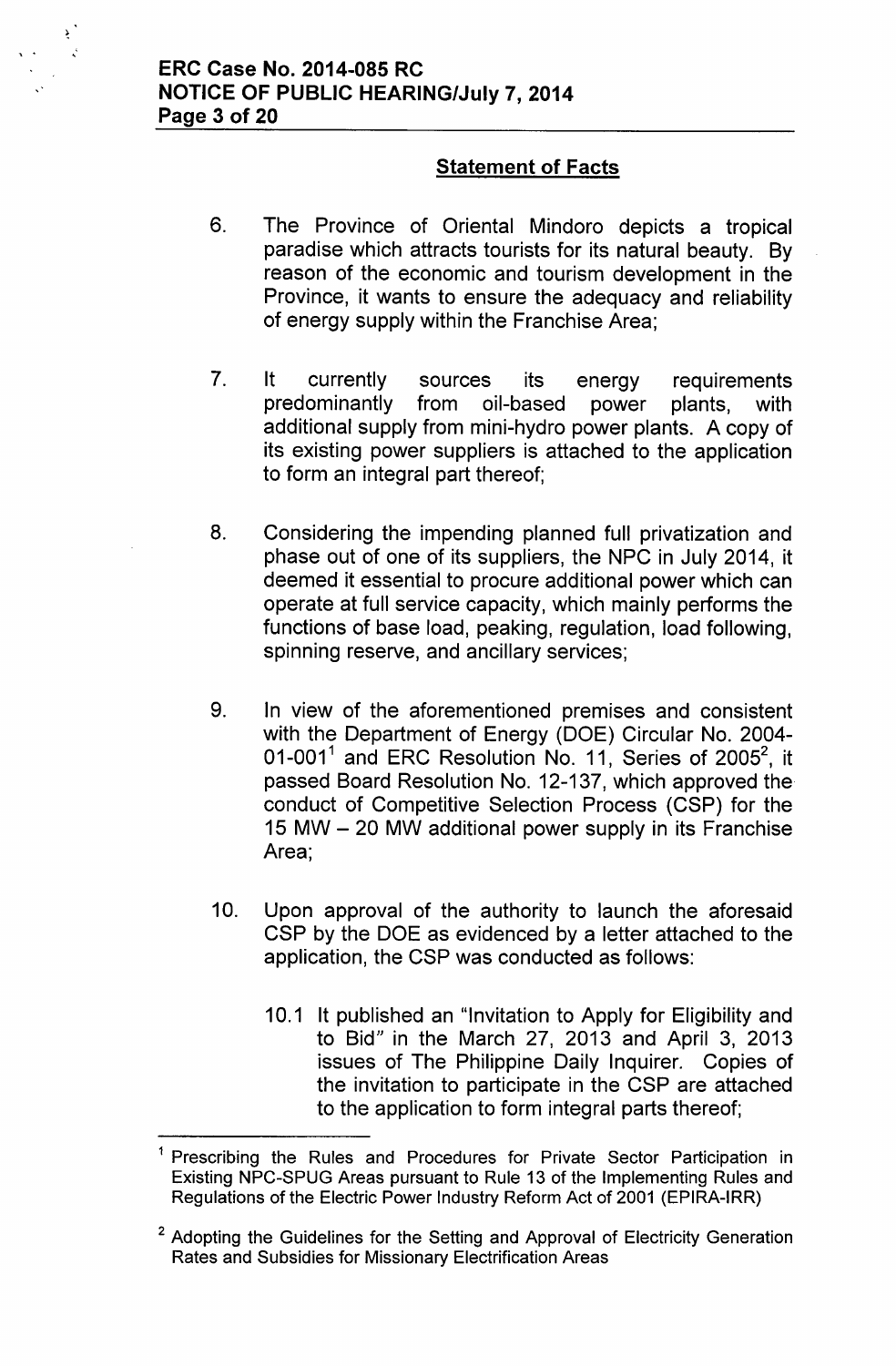$\mathbb{R}^2$ 

- 10.2 In response to the said invitation, fourteen (14) power providers, including DPC, expressed their interests to participate in the CSP. DPC submitted its Letter of Interest on April 8, 2013, conveying its intent to apply for eligibility and to bid. A copy of the letter is, likewise, attached to the application to form an integral part thereof;
- 10.3 From the fourteen (14) power providers, only eight (8) prospective power providers purchased the Bid Documents prepared by its Special Bids and Awards Committee (SBAC) and Technical Working Group (TWG). However, only three (3) of the said power providers submitted their respective bids;
- 10.4 On August 28, 2013, the its SBAC and TWG, jointly evaluated the Bid Documents submitted by the remaining three (3) interested power providers. The evaluation resulted in DPC being declared to be the lone qualified bidder, which has submitted the lowest calculated and responsive commercial bid. A copy of the Joint Evaluation Report is attached to the application to form an integral part thereof;
- 10.5 On even date, its Board of Directors passed Board Resolution No. 13-133, confirming and approving the Joint Evaluation Report of its SBAC and TWG; and
- 10.6 On September 27, 2013, the DOE issued a Certification to certify that a successful CSP was conducted in the selection of additional power provider as prescribed by ERC Resolution No. 21, Series of 2011 in relation to DOE Circular No. 2004- 01-001. A Notice of Award was accordingly issued to DPC for the 15 MW Bunker C-Fired Diesel Power Plant;
- 11. In view of the foregoing, on November 11, 2013, it executed with DPC the subject ESA, which provides for the terms and conditions in the construction, operation, and maintenance of 15 MW Bunker C-Fired Diesel Power Plant in Calapan City, Oriental Mindoro;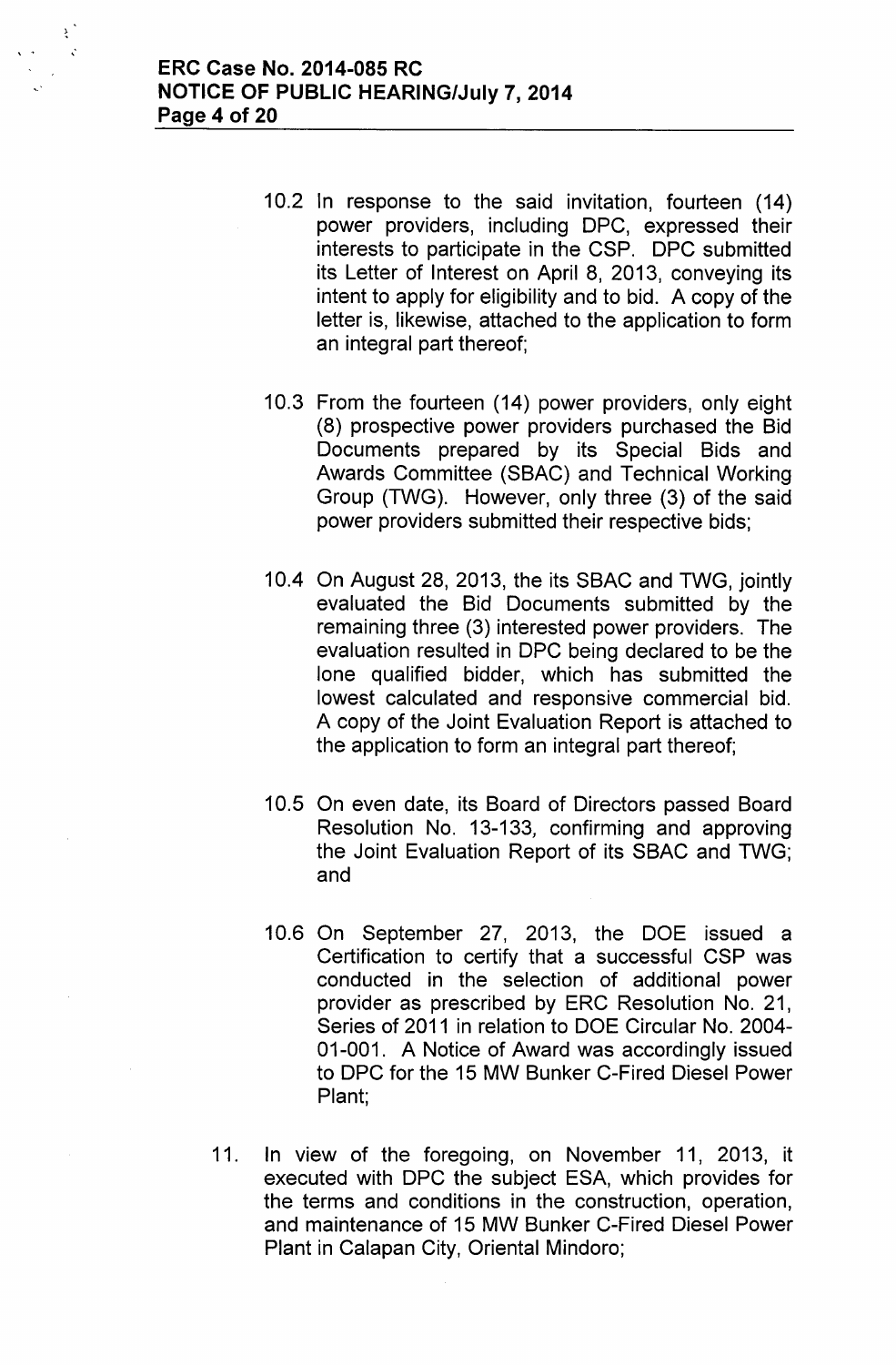"

 $\mathbf{r}$ 

#### **. Abstract of the ESA and Other Related Information**

- 12. The following are the salient features of the ESA:
	- 12.1 **Build-Own-Operate (BOO) Basis.** DPC shall build, own, and operate a Bunker C-Fired Diesel Power Plant with an installed capacity of 15 MW and shall be deployed and operated at Calapan City, Oriental Mindoro. It shall own all the structures, fixtures, fittings, machinery, installations, and equipment on the sites or used in connection with the Project;
	- 12.2 **Cooperation Period.** The cooperation period shall be twenty (20) years which shall take effect on commercial operation of the project, subject to an extension, in accordance with the ESA;
	- 12.3 **Supply of Electricity.** DPC shall supply it with a guaranteed dependable capacity of 15 MW Bunker C-Fired Diesel at any given time during the cooperation period;
		- 12.3.1 **Delivery Points.** The point of deliveries or metering systems shall be at the load end side of the 13.8 kV voltage line located at the NPC Substation; and
		- 12.3.2 **Planned and Unplanned Downtime.** hi order to undertake the necessary overhaul', maintenance, inspection and repair, DPC shall be entitled to a period of Planned Downtime as provided in the Fourth  $(4<sup>th</sup>)$ Schedule of the ESA. However, there shall be no Planned Downtime during summer. Meanwhile, DPC shall notify ORMECO of the occurrence of any unplanned downtime provided that it shall give its best estimate of the probable duration thereof;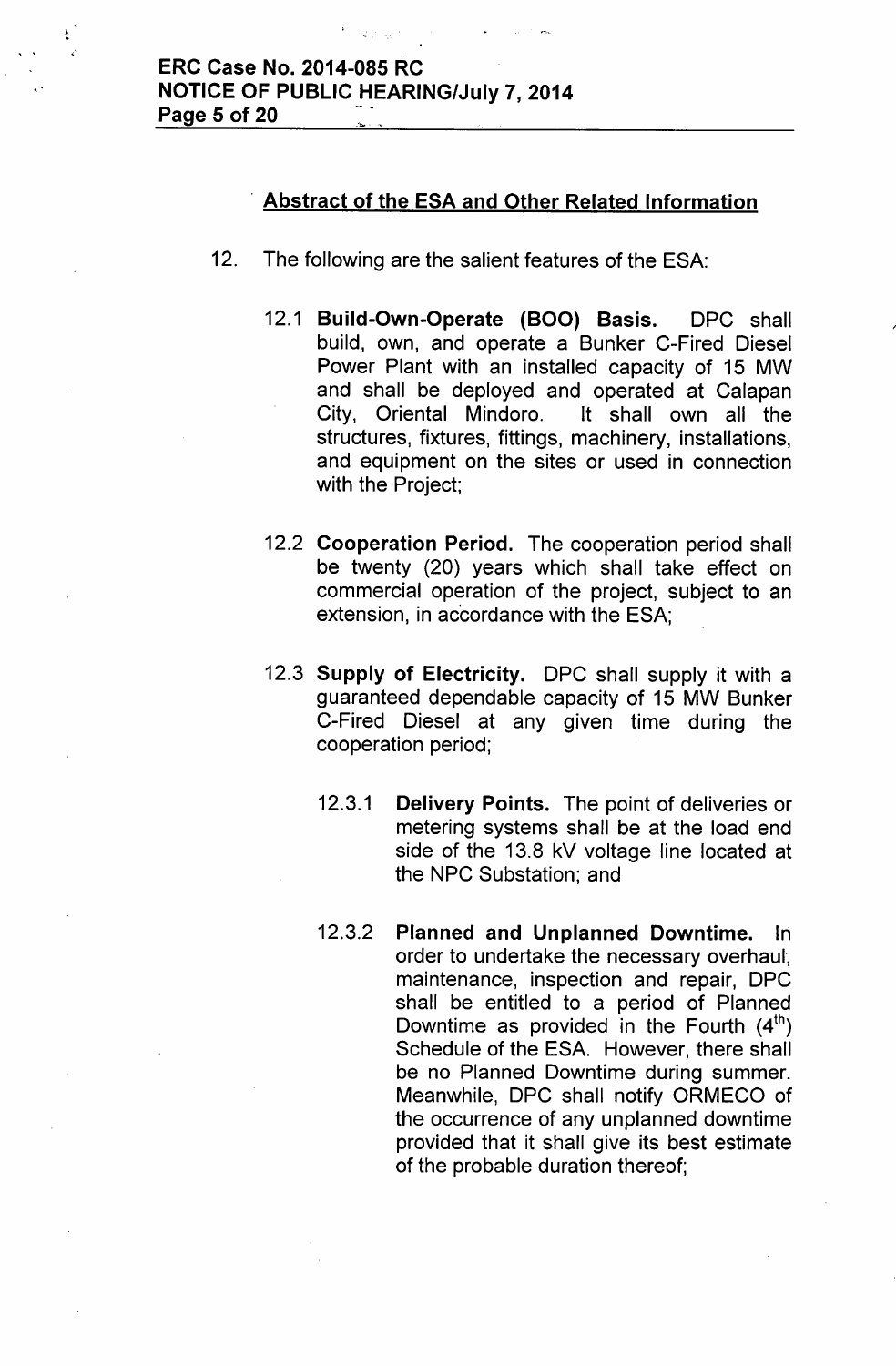$\mathcal{L}$ 

 $\sum_{i=1}^{n}$ 

12.4 Electricity Fees. ORMECO and OPC agree on the following fees for the duration of the cooperation period:

| <b>True Cost Generation Rate (TCGR)</b> |          |                                                           |  |
|-----------------------------------------|----------|-----------------------------------------------------------|--|
| <b>TCG</b>                              | ≂        | $(TCG_B + TCG_R)$ <sup>"</sup> (1 + VAT)                  |  |
| Where:                                  |          |                                                           |  |
| <b>TCG</b>                              | $=$      | <b>Total True Cost of Generation</b>                      |  |
| $TCG_B$                                 | $\equiv$ | True Cost of Generation for the<br><b>Base Load</b>       |  |
| $TCG_R$                                 | $\equiv$ | True Cost of Generation<br>for<br>Regulation              |  |
| VAT                                     | =        | Applicable Value-Added Tax                                |  |
|                                         |          | True Cost of Generation for Base Load (TCG <sub>B</sub> ) |  |
| $TCG_B$                                 | $\equiv$ | $CRF_B + FOM_B + VOM_B + LOC_B +$<br>$FC_B$               |  |
| Where:                                  |          |                                                           |  |
| $\mathsf{CRF}_\mathsf{B}$               | ⋍        | Capital Recovery Fee for the Base<br>Load                 |  |
| $FOM_B$                                 | $=$      | Fixed<br>Operations<br>and<br><b>Maintenance Fee</b>      |  |
| $\mathsf{VOM}_{\mathsf{B}}$             | ⋍        | Variable<br>Operations<br>and<br><b>Maintenance Fee</b>   |  |
| $\mathsf{LOC}_\mathsf{B}$               |          | Monthly Total Cost of Lube                                |  |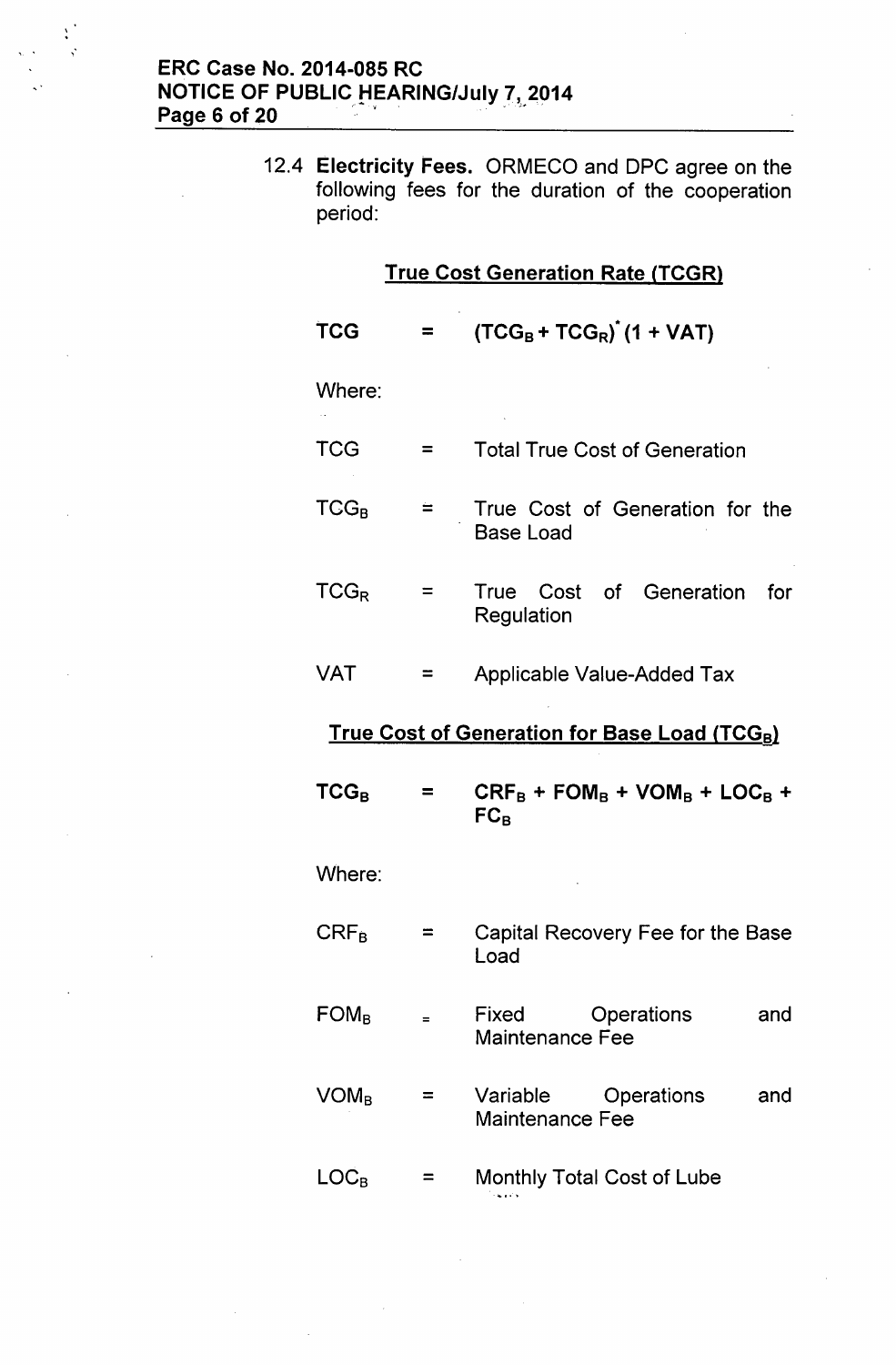the Police of State

~.

| FC <sub>B</sub> | $=$ $\qquad$ | Total Cost of Heavy and Light Fuel<br>Oil |
|-----------------|--------------|-------------------------------------------|
|-----------------|--------------|-------------------------------------------|

#### Capital Recovery Fee for Base Load (CRFgl

 $CRF_B$ =  $CF_B + E_{B1}$ 

#### Where:

- $CF<sub>B</sub>$  $=$ DPC Bid Rate for the Capacity Fee for Base Load of PhP3.1404/kWh
- $E_{B1}$  $=$ Actual Energy delivered for the Base Load and for the Billing Month measured at the agreed point of delivery or the minimum monthly Energy Off-Take for Base Load of 1,800,000 kWh, whichever is higher

#### Fixed Operations and Maintenance Fee for Base  $Load (FOM<sub>B</sub>)$

 $FOM_B$  $=$  FOMR<sub>B</sub> + E<sub>B1</sub>

Where:

 $E_{B1}$ 

- $FOMR<sub>B</sub>$  = Monthly Rate for Fixed Operations and Maintenance
	- Actual Energy delivered for Base  $=$ Load and for the Billing Month measured at the agreed point of delivery or the minimum monthly Energy Off-Take for Base Load of 1,800,000 kWh, whichever is higher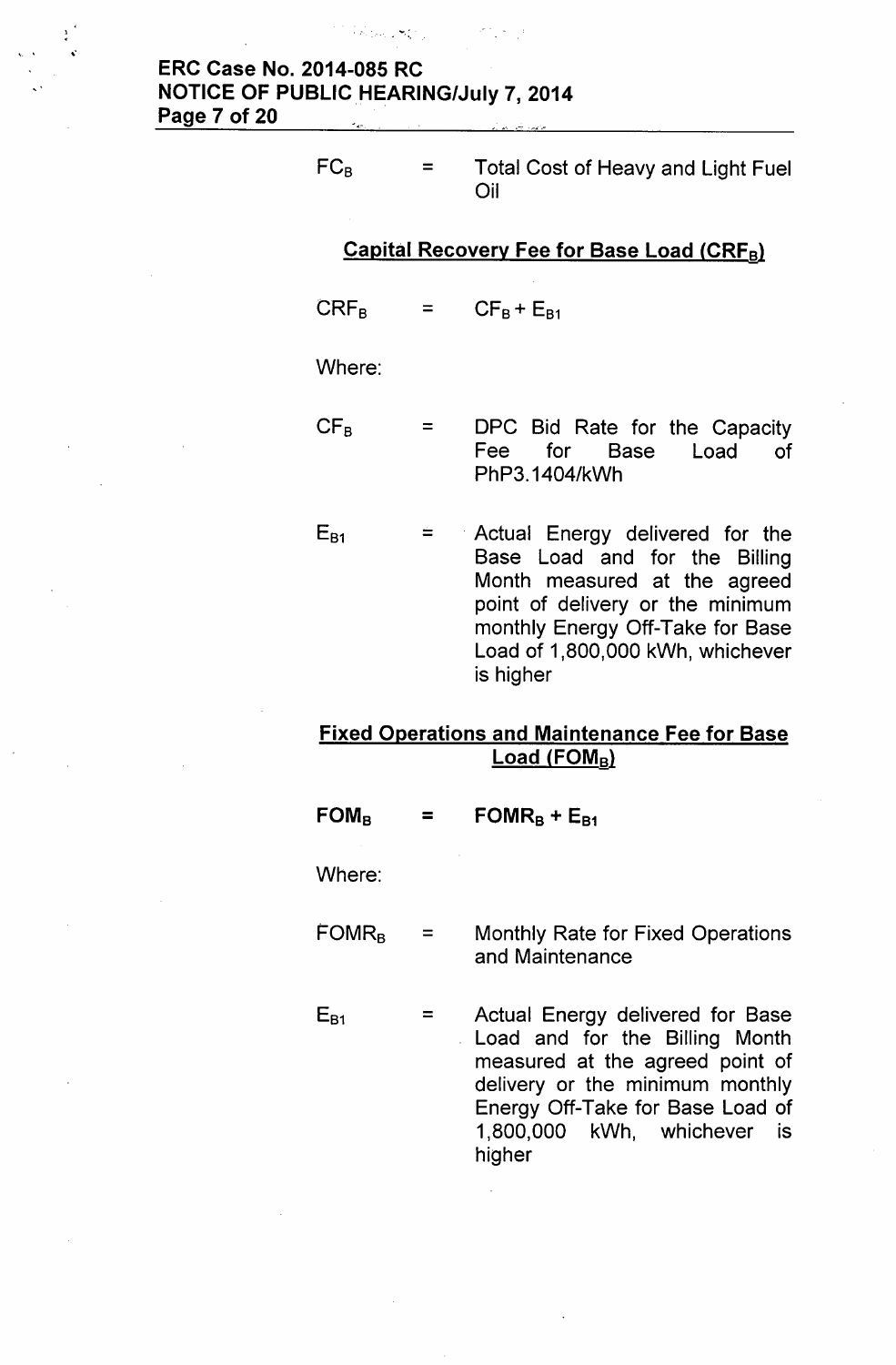#### ERC Case No. 2014-085 RC NOTICE OF PUBLIC HEARING/July 7, 2014 Page 8 of 20 <u> Den staten de Staten de Staten de Sta</u> . "...~~- -

 $\label{eq:2.1} \mathcal{L}(\mathbf{A}^{\dagger},\mathbf{B}^{\dagger},\mathbf{B}^{\dagger},\mathbf{B}^{\dagger}) = \mathcal{L}(\mathbf{A}^{\dagger},\mathbf{B}^{\dagger},\mathbf{B}^{\dagger}) = \mathcal{L}(\mathbf{A}^{\dagger},\mathbf{B}^{\dagger},\mathbf{B}^{\dagger}) = \mathcal{L}(\mathbf{A}^{\dagger},\mathbf{B}^{\dagger},\mathbf{B}^{\dagger})$ 

| <b>Fixed Operations and Maintenance for Base</b><br><b>Load (FOMB)</b>            |                |                                                                                                                                                                                                        |  |
|-----------------------------------------------------------------------------------|----------------|--------------------------------------------------------------------------------------------------------------------------------------------------------------------------------------------------------|--|
| $FOMR_B$                                                                          | Ξ              | $\text{BFOMR}_B$ x (CPI <sub>C</sub> + CPI <sub>B</sub> )                                                                                                                                              |  |
| Where:                                                                            |                |                                                                                                                                                                                                        |  |
| $\mathsf{BFOMR}_{\mathsf{B}}$                                                     | $=$            | Base/Bid Monthly Rate for Fixed<br>Operations and Maintenance of<br>PhP0.5190/kWh                                                                                                                      |  |
| CPI <sub>c</sub>                                                                  | $=$            | Consumer Price Index (CPI) for all<br>Income Households in<br>the<br>Philippines by Commodity Group<br>of the National Statistics Office<br>(NSO) for the month preceding the<br>current billing month |  |
| CPI <sub>B</sub>                                                                  | =              | Base CPI for all Income<br>Households in the Philippines by<br>Commodity Group of the NSO for<br>the month of May 2013, equivalent<br>to 132.9                                                         |  |
| Variable Operations and Maintenance Fee for<br><b>Base Load (VOM<sub>B</sub>)</b> |                |                                                                                                                                                                                                        |  |
| $\mathsf{VOM}_{\mathsf{B}}$                                                       | $\blacksquare$ | $VOMR_B + E_{B2}$                                                                                                                                                                                      |  |
| Where:                                                                            |                |                                                                                                                                                                                                        |  |
| $VOMR_B =$                                                                        |                | Monthly Rate for Variable<br>Operations and Maintenance for<br><b>Base Load</b>                                                                                                                        |  |
| $E_{B2}$                                                                          | $=$            | Actual Energy (kWh) delivered for<br>Base Load and for the Billing<br>Month measured at the agreed                                                                                                     |  |

point of delivery

 $\bar{z}$ 

 $\sum_{i=1}^{n}$ 

i.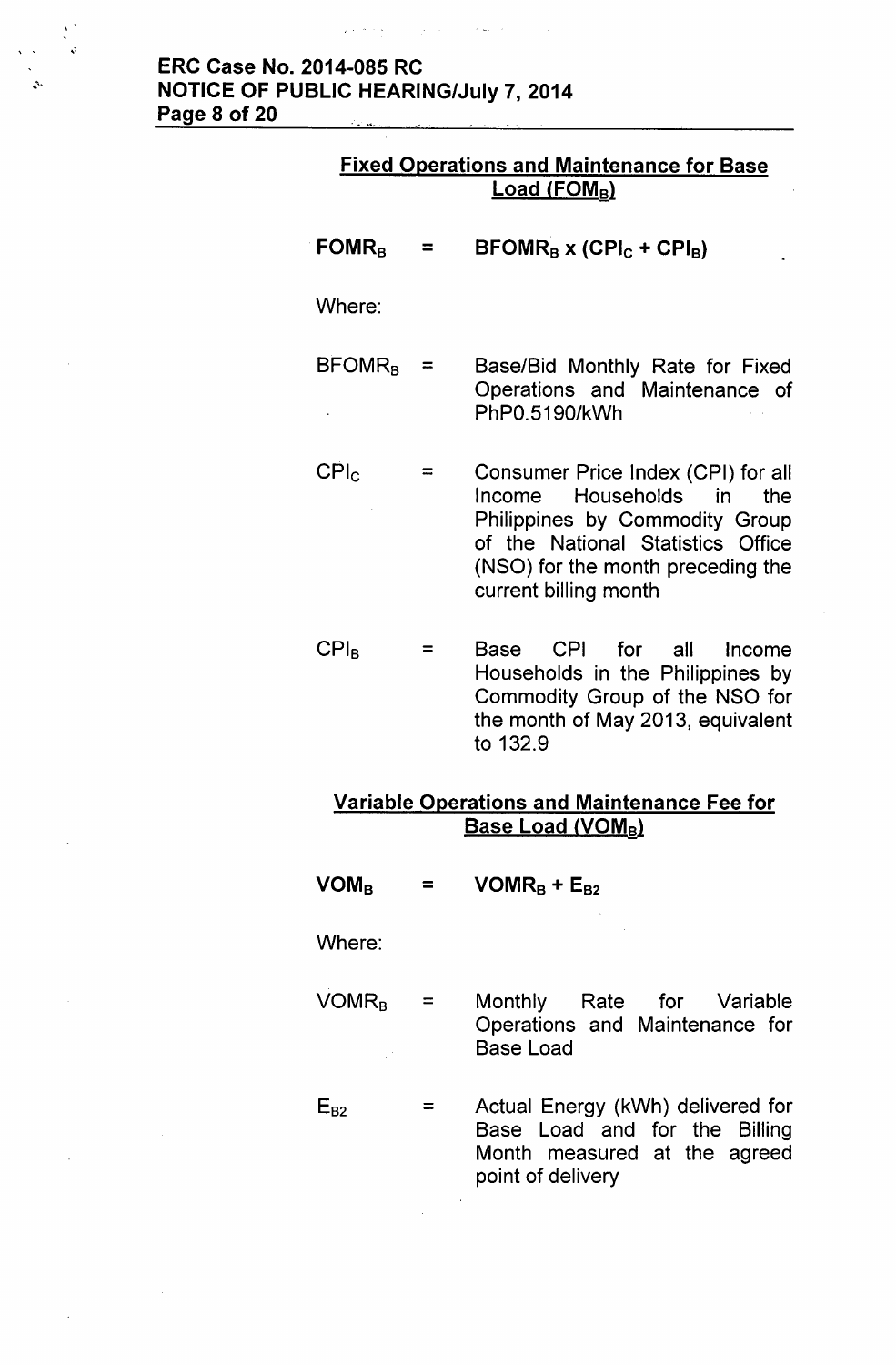## ERC Case No. 2014-085 RC **NOTICE OF PUBLIC HEARING/July 7, 2014** Page 9 of 20

..

 $\mathbf{v}$ 

#### Variable Operations and Maintenance for Base  $Load (VOMR_B)$

 $VOMR_B =$ BVOMR<sub>B</sub> x (CPI<sub>C</sub> / CPI<sub>B</sub>)

#### Where:

 $BVOMR_B =$ Base/Bid Monthly Rate for Variable Operations and Maintenance, equivalent to PhPO.6880/kWh

#### Monthly Total Cost of Lube for Base Load  $(LOC_B)$

 $\mathsf{LOC}_\mathsf{B}$  $=$  $GLOC_B + ALP \times E_{B2}$ 

#### Where:

- $GLOC<sub>B</sub>$  $=$ Guaranteed Lube Oil Consumption for Base Load of 0.0006 Ii/kWh
- ALP = Actual Weighted Average cost of Lube expressed in PhP per liter including the cost of freight, insurance, hauling charges, and taxes (exclusive of VAT) supported by fuel suppliers'/haulers' invoices
- $E_{B2}$ Actual Energy (kWh) delivered for  $=$ Base Load and for the Billing month measured at the agreed point of delivery

#### Total Cost of Heavy and Light Fuel Oil for Base Load  $(FC_B)$

 $FC_B$  = HFO<sub>B</sub> + LFO<sub>B</sub>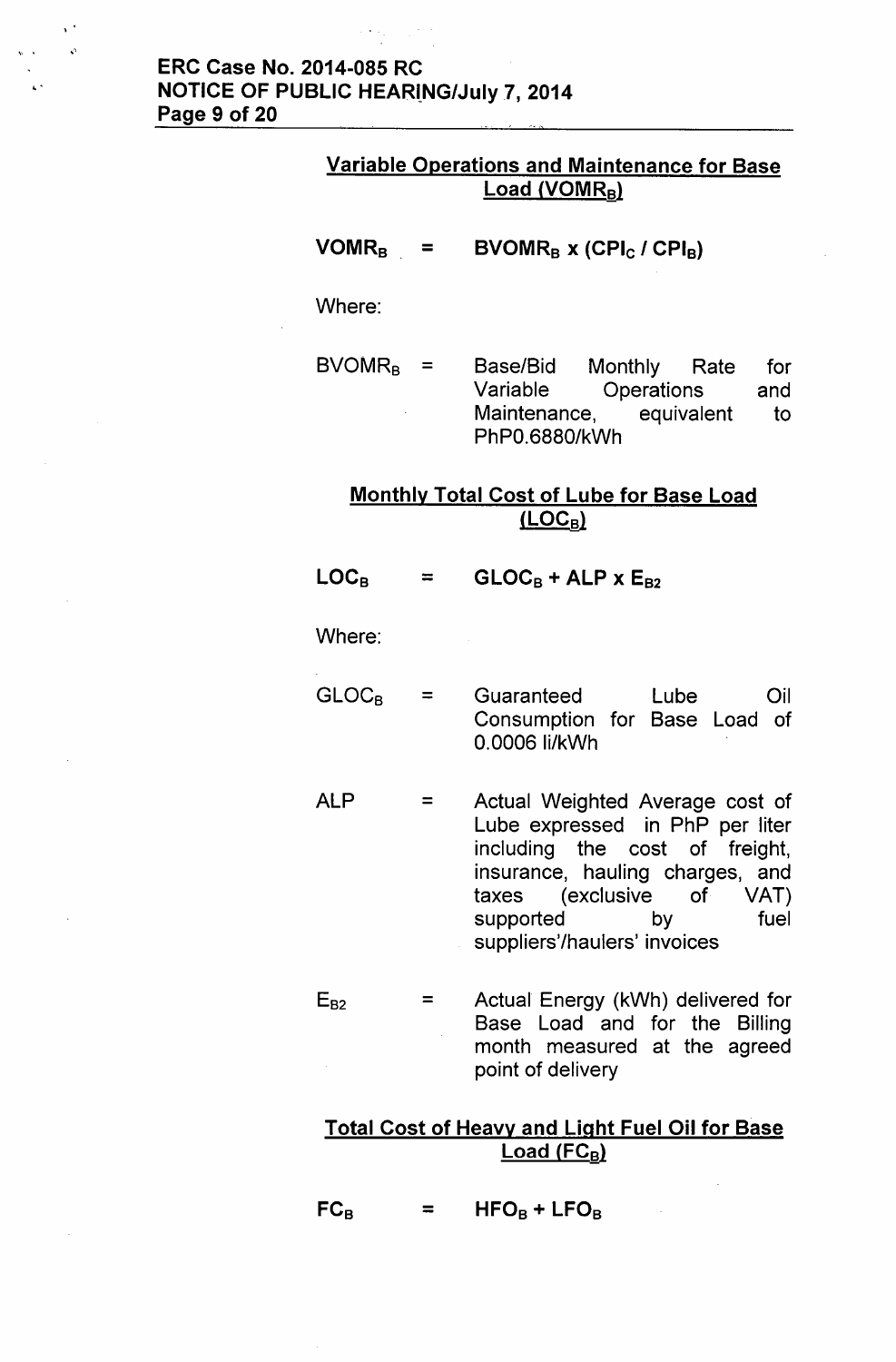# ERC Case No. 2014-085 RC NOTICE OF PUBLIC HEARING/July 7, 2014 Page 10 of 20

 $\label{eq:1} \mathbb{E}[\mathcal{L}_N \mathcal{L}_\text{max}(\mathcal{L}_N) \mathcal{L}_\text{max}(\mathcal{L}_N)]$ 

,-

 $\ddot{\phantom{1}}$ 

| Where:           |                                                                            |
|------------------|----------------------------------------------------------------------------|
| $HFO_B$          | Total Cost of Heavy Fuel Oil for<br>Base Load and for the Billing<br>Month |
| LFO <sub>R</sub> | Total Cost of Light Fuel Oil for<br>Base Load and for the Billing<br>Month |
|                  | <u>Total Cost of Heavy Oil for Base Load (HFO<sub>B</sub>)</u>             |

| $\mathsf{HFO}_{\mathsf{R}}$ |   | $GHFOC_B$ x FR x BP x $E_{B2}$                                                                                                                                              |  |
|-----------------------------|---|-----------------------------------------------------------------------------------------------------------------------------------------------------------------------------|--|
| Where:                      |   |                                                                                                                                                                             |  |
| <b>GHFOCR</b>               |   | Guaranteed Heavy Fuel Oil<br>Consumption for Base Load of<br>0.2393 li/kWh                                                                                                  |  |
| FR.                         |   | Fuel Ratio for Bunker of ninety-<br>seven percent (97%)                                                                                                                     |  |
| ВP                          | = | Actual weighted average cost of<br>Heavy Fuel Oil expressed in PhP<br>per liter including the cost of<br>freight, insurance,<br>hauling<br>charges, and taxes (exclusive of |  |

# Total Cost of Light Fuel Oil for Base Load (LFOB)

VAT) supported by fuel

suppliers'/haulers' invoices

 $LFO<sub>B</sub>$  $GLFOC<sub>B</sub>$  x FR x DP x  $E<sub>B2</sub>$  $\equiv$ 

Where:

 $GLFOC_B =$ Guaranteed Light Fuel Oil Consumption for Base Load of 0.2393 Ii/kWh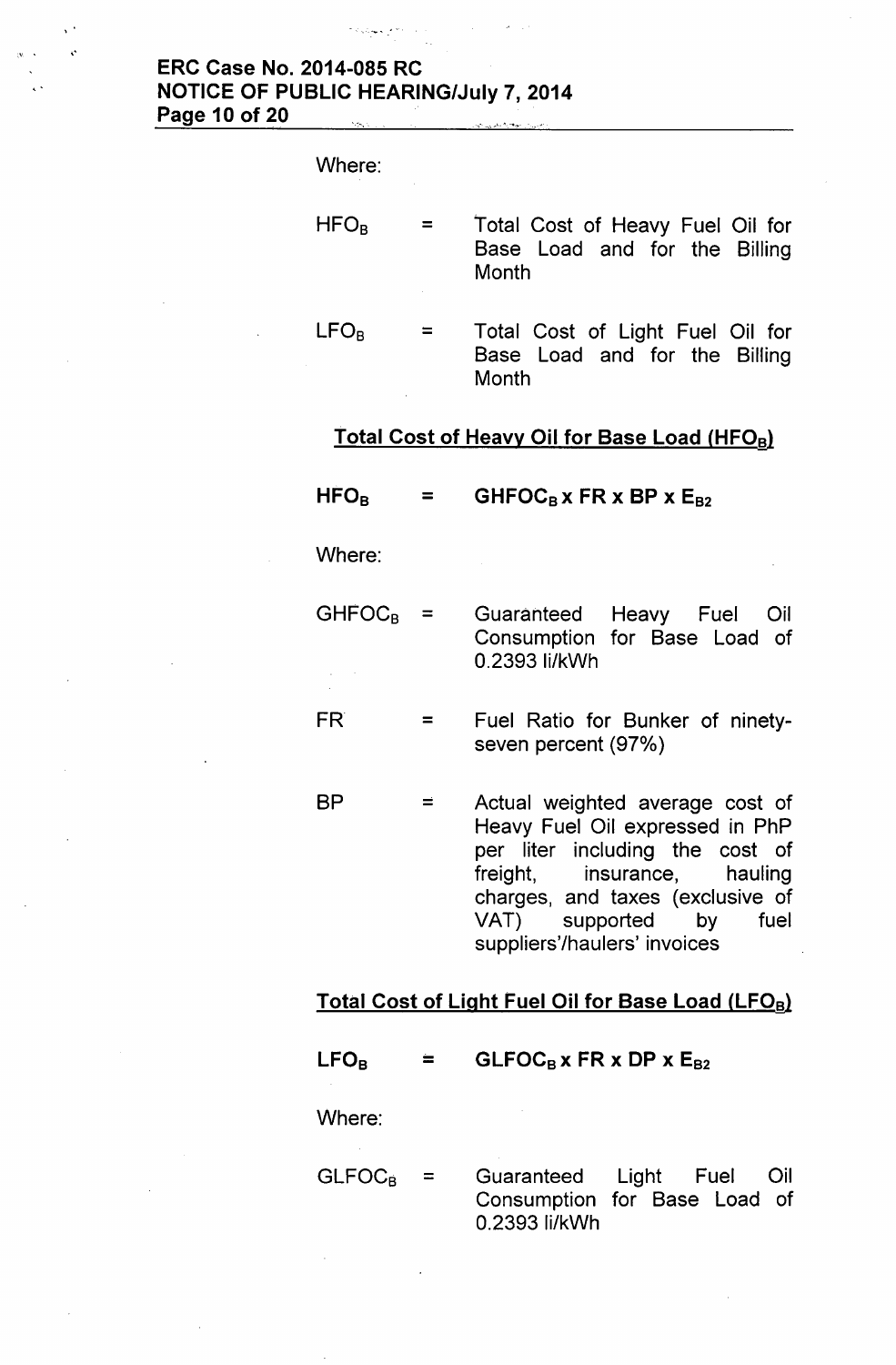#### ERC Case No. 2014-085 RC NOTICE OF PUBLIC HEARING/July 7,2014 Page 11 of 20  $\mathcal{L}=\frac{1}{2} \sum_{i=1}^{n} \mathcal{L}_{i}^{(i)} \mathcal{L}_{i}^{(i)} \mathcal{L}_{i}^{(i)} \mathcal{L}_{i}^{(i)}$

 $\zeta_0 \otimes \zeta_1 \cdots \otimes \zeta_K$  .

 $\sim 10^{-2}$  and  $\sim 10^7$ 

, .

,.

FR

DP

- = Fuel Ratio for Diesel for Base Load, equivalent to three percent (3%)
- $=$ Actual weighted average cost of Light Fuel Oil expressed in PhP per. liter including the cost of freight, insurance, hauling charges, and taxes (exclusive of VAT) supported by fuel suppliers'/haulers' invoices

# **True Cost of Generation for Regulation (TCGR)**

| <b>TCGR</b>                                       |          | $CRF_R$ + FOM <sub>R</sub> + VOM <sub>R</sub> + LOC <sub>R</sub> +<br>$FC_R$ |  |
|---------------------------------------------------|----------|------------------------------------------------------------------------------|--|
| Where:                                            |          |                                                                              |  |
| $CRF_R$                                           | $=$      | Capital Recovery Fee for the<br>Regulation                                   |  |
| $FOM_R$                                           | =        | Fixed<br>Operations<br>and and<br>Maintenance Fee for Regulation             |  |
| $VOM_R$                                           | $=$      | Variable<br>Operations<br>and<br>Maintenance Fee for Regulation              |  |
| LOC <sub>R</sub>                                  | $\equiv$ | Total Cost of Lube for Regulation                                            |  |
| $FC_R$                                            | =        | <b>Total Cost of Heavy and Light Fuel</b><br>Oil for Regulation              |  |
| <b>Capital Recovery Fee for Regulation (CRFR)</b> |          |                                                                              |  |

 $CRF_R =$  $CF_R$  x  $E_{R1}$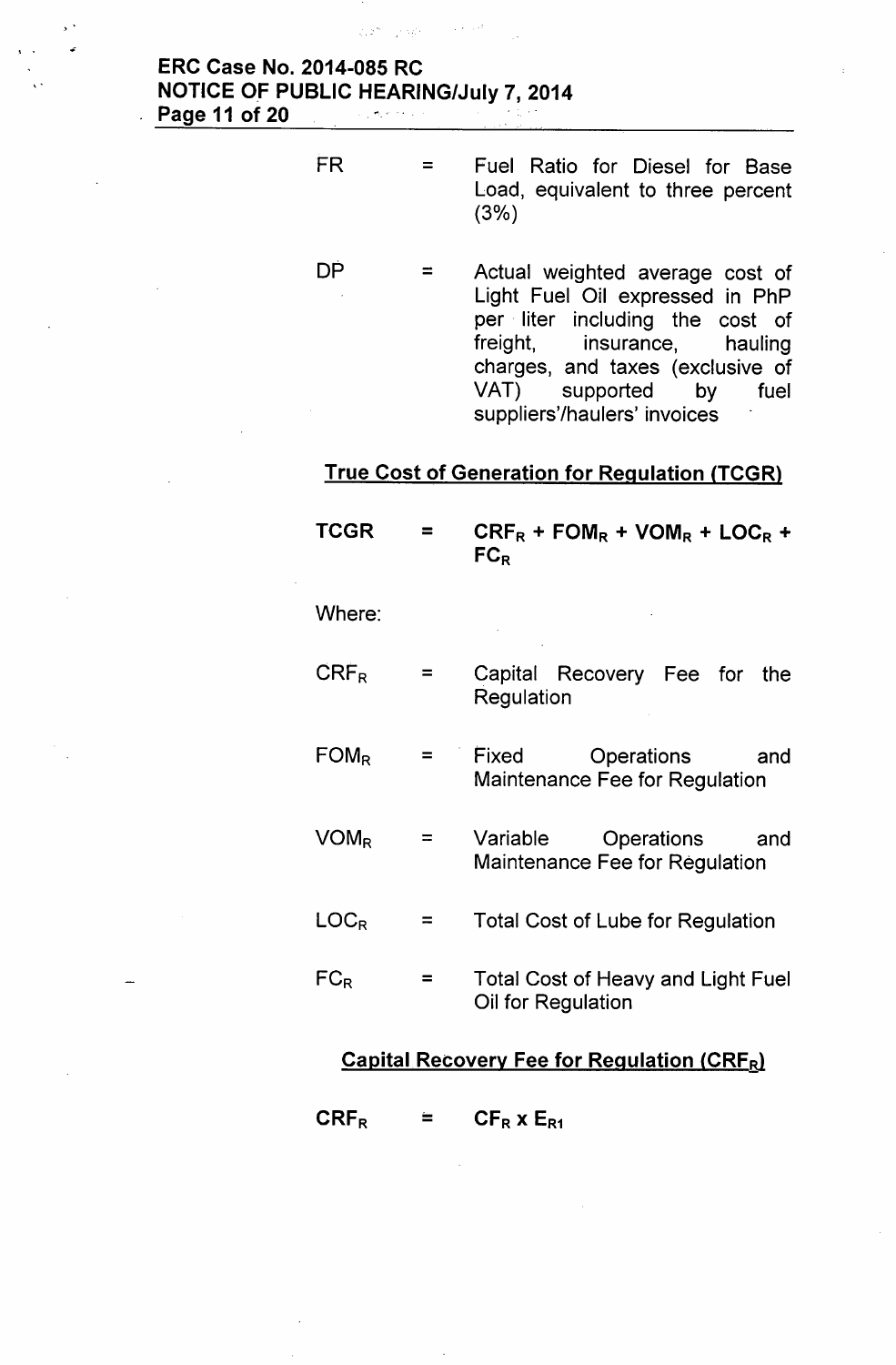# **ERC Case No. 2014-085 RC NOTICE OF PUBLIC HEARING/July 7,2014 Page 12 of** 20\_", '. ..,'\_ ...',

,.

. .

| Where:   |                                                                                                                                                                                                                                                                                                                                  |
|----------|----------------------------------------------------------------------------------------------------------------------------------------------------------------------------------------------------------------------------------------------------------------------------------------------------------------------------------|
| $CF_R$   | Bid Rate for the Capacity Fee for<br>Regulation, equivalent to<br>PhP3.1404/kWh                                                                                                                                                                                                                                                  |
| $E_{R1}$ | Actual energy delivered by DPC<br>for Regulation and for the Billing<br>month measured at the agreed<br>point of delivery or the minimum<br>monthly Energy Off-Take for<br>regulation, equivalent to<br>1,800,000kWh except for the<br>months of April and May, where it<br>is increased to 5,500,000kWh,<br>whichever is higher |

# **Fixed Operations and Maintenance Fee for Regulation (FOMR)**

| $\mathsf{FOM}_{\mathsf{R}}$ |  | FOMR <sub>R</sub> $x E_{R1}$ |
|-----------------------------|--|------------------------------|
|-----------------------------|--|------------------------------|

Where:

 $FOMR_R$  = Monthly Rate for Fixed Operations and Maintenance for Regulation

# **Monthly Rate for Fixed Operations and Maintenance for Regulation (FOMR<sub>R</sub>)**

 $FOMR_R$  $\blacksquare$ **BFOMR<sup>R</sup> x (CPlc / CPls)**

 $\bar{A}$ 

Where:

 $BFORMR<sub>R</sub> =$ Base/Bid Monthly rate for Fixed Operations and Maintenance equivalent to PhPO.5190/kWh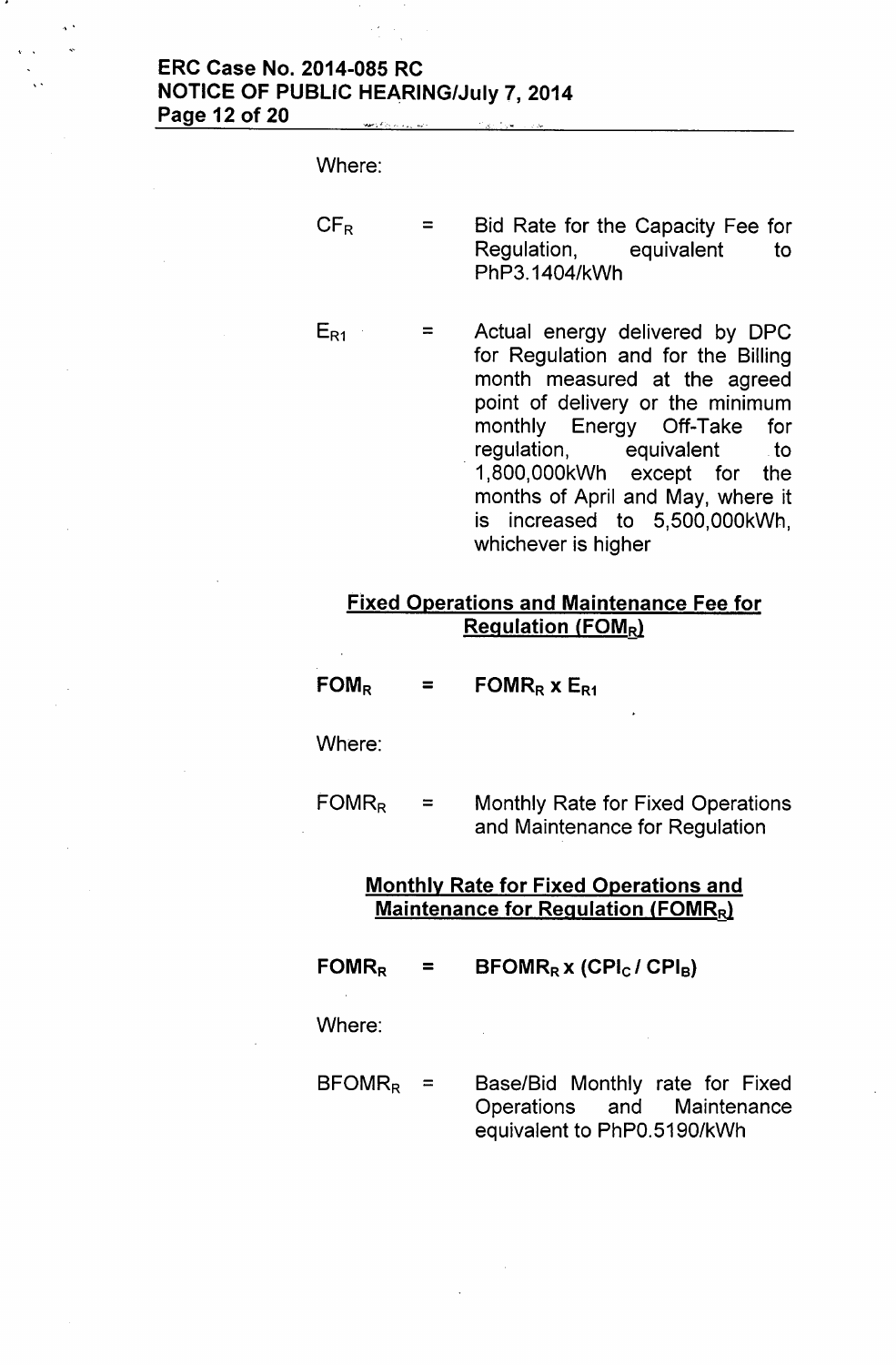# ERC Case No. 2014-085 RC NOTICE OF PUBLIC HEARING/July 7,2014 Page 13 of 20

.... -, ..

#### Variable Operations and Maintenance Fee for  $Regulation(VOM_R)$

 $VOM_R$  $VOMR_R$  x  $E_{R2}$  $=$ Where:  $VOMR_R =$  Monthly Rate for Variable Operations and Maintenance for Regulation  $E_{R2}$  $\equiv$ Actual energy (kWh) delivered for Regulation and for the Billing Month measured at the agreed

#### Monthly Rate for Variable Operations and Maintenance for Regulation(VOMRR)

point of delivery

 $VOMR_R =$  $BVOMR_R$  x (CPI<sub>C</sub> / CPI<sub>B</sub>)

Where:

 $BVOMR_R =$ Base/Bid Monthly Rate for Variable Operations and Maintenance of PhPO.6880/kWh

## Total Cost of Lube for Regulation (LOCR)

 $LOG<sub>R</sub>$  $=$  $GLOC_Rx$  ALP  $x E_{R2}$ 

Where:

 $GLOC_R$  $=$ Guaranteed Lube Oil Consumption of 0.0006 Ii/kWh

# Total Cost of Heavy and Light Fuel Oil For Regulation  $(FC_R)$

 $FC_R$  $HFO_R + LFO_R$ =

,'

 $\ddot{\phantom{1}}$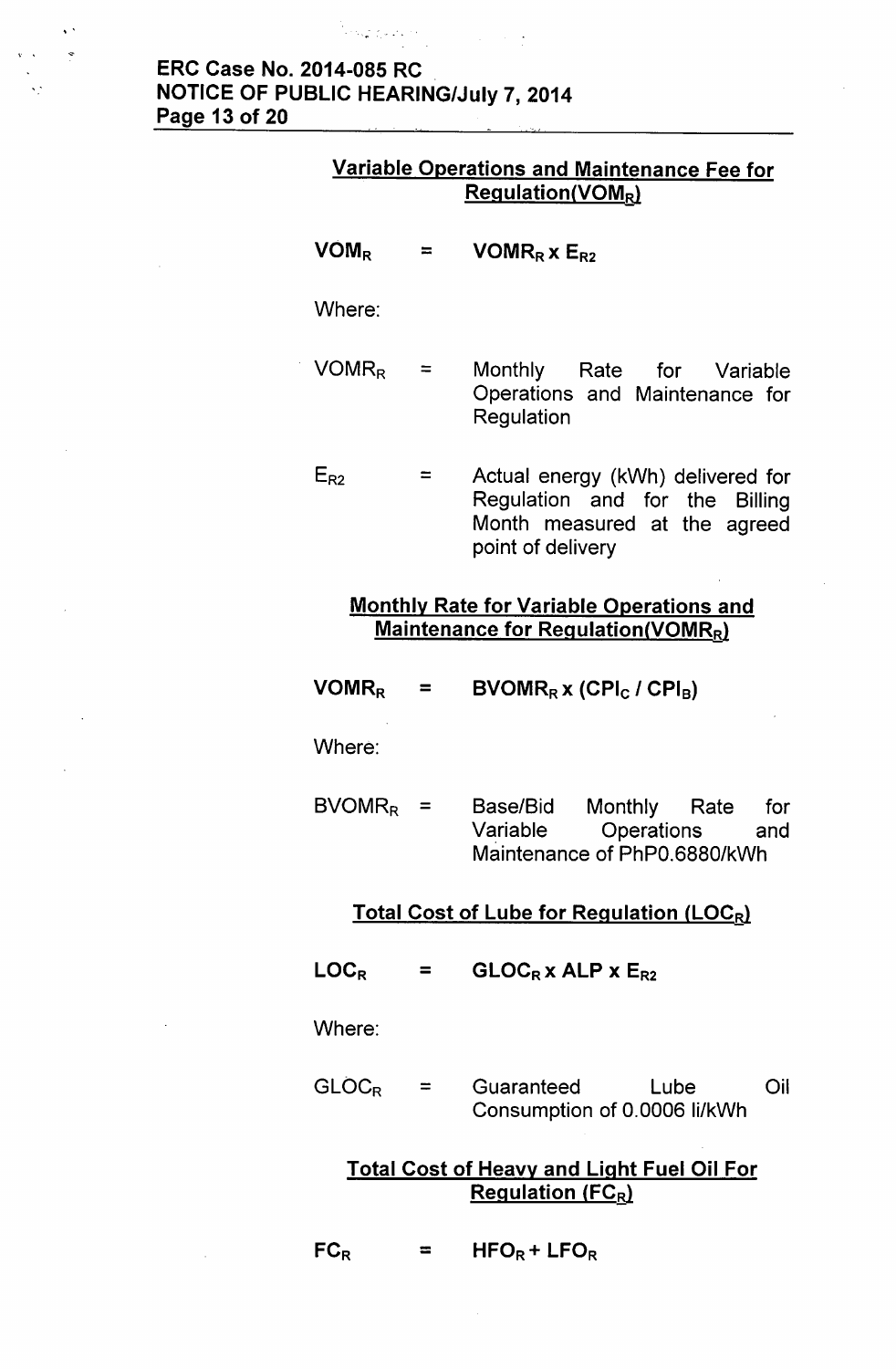#### **ERC Case No. 2014-085 RC NOTICE OF PUBLIC HEARING/July7, 2014 Page 14 of 20**

 $\mathcal{A}$ 

,.

Where:  $HFO_R$ = Total Cost of Heavy Fuel Oil for Regulation  $LFO_R$ = Total Cost of Light Fuel Oil for Regulation

# **Total Cost of Heavy Fuel Oil for Regulation** (HFO<sub>R</sub>)

#### $HFO<sub>R</sub>$ = GHFOCR  $x$  FR  $x$  BP  $x E_{R2}$

Where:

 $GHFOC_R =$  Guaranteed Heavy Fuel Oil Consumption for Regulation equivalent to 0.2393 Ii/kWh

# **Total Cost of Light Fuel Oil for Regulation lLFORl**

 $LFO<sub>R</sub>$  $=$  **GLFOC<sub>R</sub> x FR x DP x E<sub>R2</sub>** 

Where:

- $GLFOC_R$  = Guaranteed Light Fuel Oil Consumption for Regulation, equivalent to 0.2393Li/kWh
- 12.4.1 **Recovery of the New Power Producer - True Cost of Generation Rate (NPP-TCGR).** If the TCGR is higher than the Subsidized Approved Generation Gate (SAGR), OPC shall be allowed to recover the difference between the TCGR and the SAGR from it, or from the Missionary Electrification Subsidy (ME Subsidy) which refers to the subsidy funded from the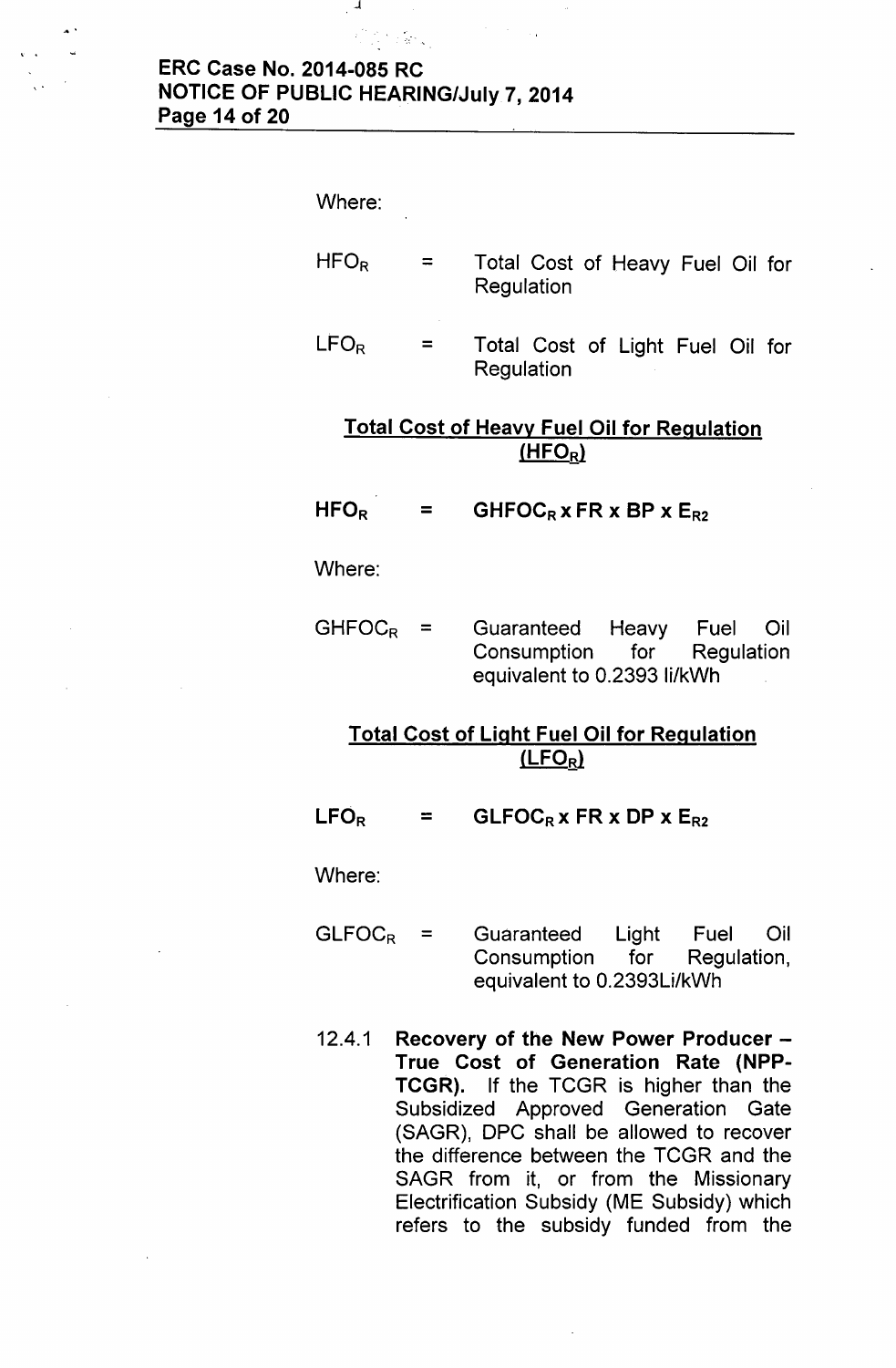#### ERC Case No. 2014-085 RC NOTICE OF PUBLIC HEARING/July 7, 2014 Page 15 of 20

,'

Missionary Electrification – Universa Charge (UCME); and

12.4.2 Prompt Payment Discount (PPD). It shall be entitled to a discount at the rate of three percent (3%) of the total Capacity Fee and O&M Fee paid within ten (10) calendar days from receipt of OPC's invoice, provided that it does not have any overdue payment;

#### Commercial Advantage of the Generation Rate and Impact on ORMECO's Overall Rates

- 13. With the increasing growth of commercial establishments in the Province and the continuous expansion of residential areas, the additional power supply of 15 MW Bunker-C Fuel-Fed Facility will guarantee stable and efficient supply of electricity that will cater the increasing demand of power by the member-consumers;
- 14. With its expected availability and supply of power from wind and additional run-of-river hydropower plants, where energy to be produced is dependent on the availability of wind and water, there is a need for an equivalent controllable plant to provide base load and spinning reserve to assure the continuous supply of quality electricity to the system;
- 15. The ESA it executed with OPC is a long-term solution to the power deficiency crisis within the Province. The supply of additional power will guarantee uninterrupted power service even during the summer season where there is less generation for wind and hydropower plants therein;
- 16. The TCGR of OPC is fair and reasonable, having been declared as the lowest calculated and responsive commercial bid among the power suppliers which participated in the CSP. Thus, the award of the ESA to OPC will contribute to the stabilization of the power supply in the Province of Oriental Mindoro in the least cost manner;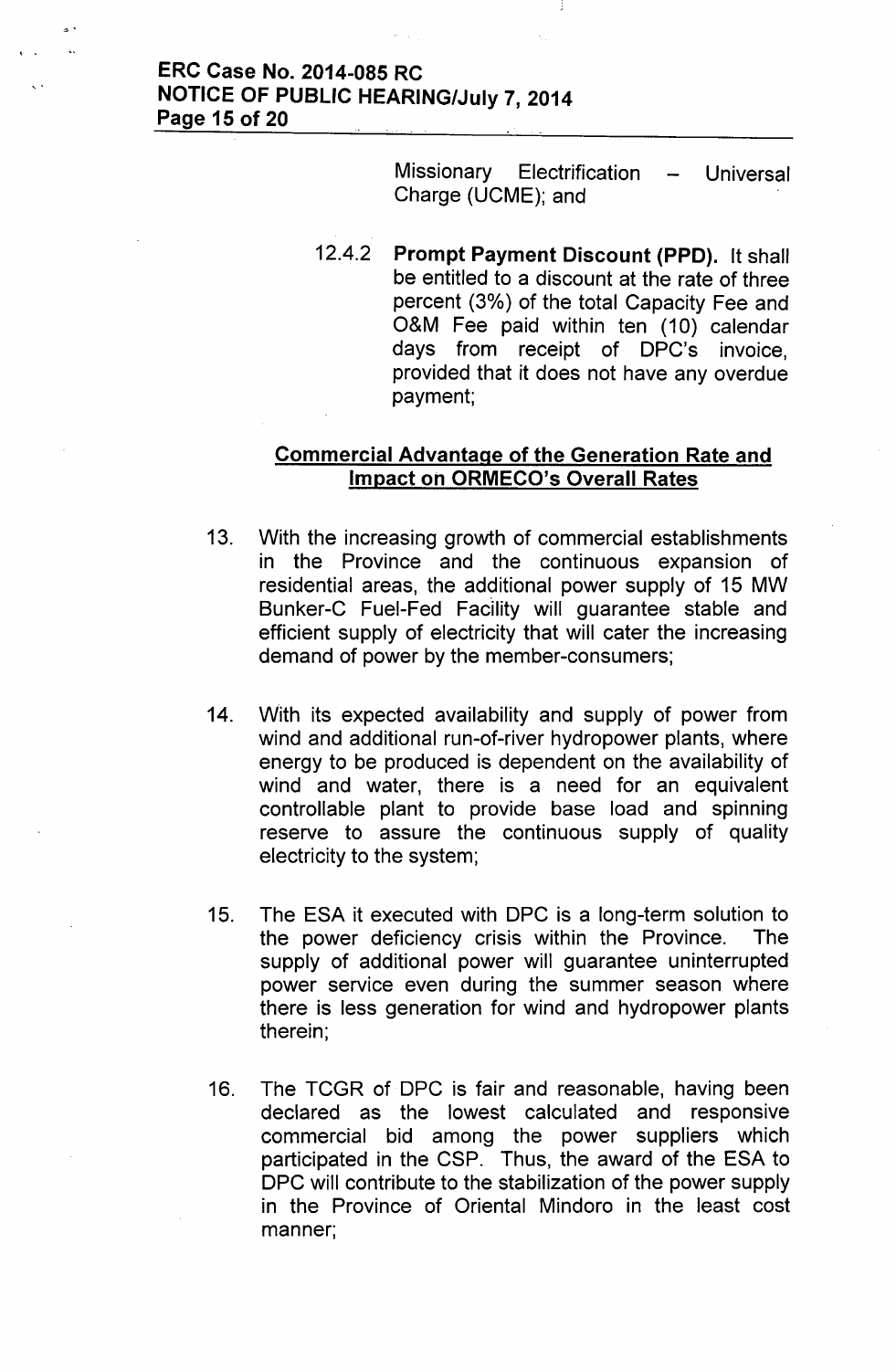# ERC Case No. 2014-085 RC NOTICE OF PUBLIC HEARING/July 7, 2014 Page 16 of 20

'~ ..

- 17. More importantly, the electricity fees under the ESA will not adversely affect the existing rates which it bills to its member-consumers considering that it remains to be the approved SAGR which will be passed on to its memberconsumers. The operation of OPC as a new power supplier will result in efficiency and improvement in the power supply in the Province of Oriental Mindoro. There will also be a reduction in the government's missionary subsidy representing the savings between SPUG's current costs of generation and OPC's lower true cost of generation rate;
- 18. Meanwhile, a sample computation of the Power Billing is attached to the application to form an integral part thereof;
- 19. To further support the instant application for approval of the ESA, it attached the following documents to form integral parts thereof, to wit:

| <b>Document</b>                                    |     |  |  |
|----------------------------------------------------|-----|--|--|
| Its Board Resolution No. 11-115, Creation of Power | "L" |  |  |
| Committee for the Conduct of CSP                   |     |  |  |
| Distribution Development Plan (DDP)                |     |  |  |
| <b>Project Scope and Specifications</b>            |     |  |  |
| <b>Bid Documents Submitted by DPC</b>              | "∩" |  |  |

20. It is reserving the right to submit other documents in support of the approval of the application, either in the course of the hearing or as may be required by the Commission;

# Compliance with the Pre-Filing Requirements

- 21. It manifests compliance with the pre-filing requirements mandated under the IRR of the EPIRA and Rule 6 of the ERC Rules of Practice and Procedure, as established by the following:
	- 21.1 Copies of the Certificate acknowledging receipt of the instant application with annexes issued by the legislative Bodies of Calapan City and the Province of Oriental Mindoro;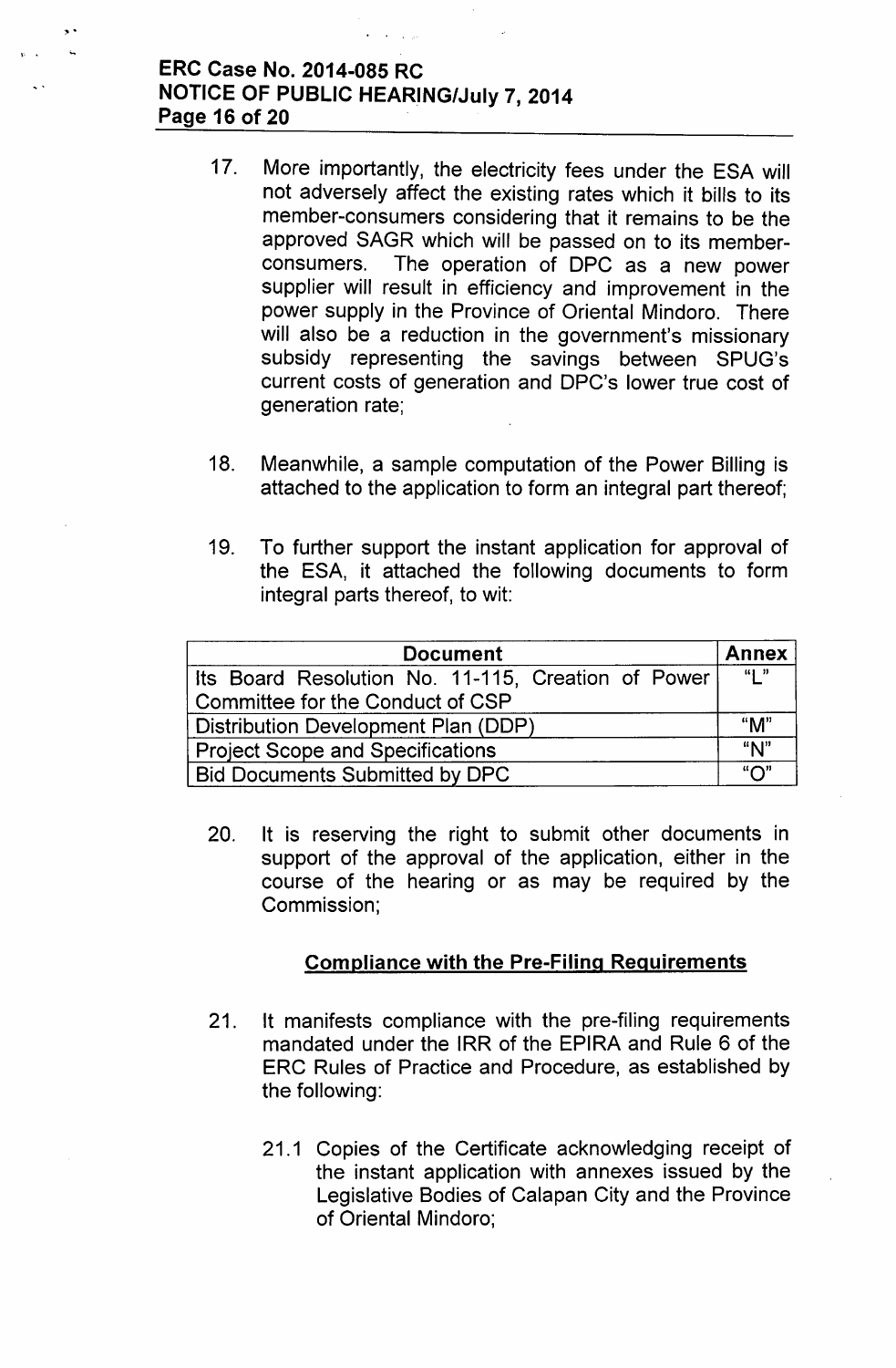#### ERC Case No. 2014-085 RC NOTICE OF PUBLIC HEARING/July 7, 2014 Page 17 of 20

..

- 21.2 Notarized Affidavit of Publication stating that the instant application had been published in a newspaper of general circulation within its Franchise Area; and
- 21.3 A copy of the complete newspaper issue where the application was published and appeared;

#### Issuance of Provisional Authority

- 22. All the foregoing allegations are re-pleaded by reference in support of herein prayer for the issuance of provisional authority;
- 23. Based on its Ten (10)-Year Forecast Data, the maximum demand of energy in year 2014 shall increase to 37.92 MW. A copy of the said Ten (10)-Year Forecast Data is attached to the application to form an integral part thereof;
- 24. Due to the impending phase out of the NPC in July 2014, the procurement of additional power supply from a NPP which is capable of operating at full service capacity is of the essence, to avoid looming power interruptions in the Province of Oriental Mindoro;
- 25. Further, the continuous load growth in the demand of energy by its member-consumers, is one of the pressing reasons for the immediate approval of herein application to accommodate any such increase;
- 26. The urgent need of additional supply of power is so compelling since the delivery of electric services affects a broad spectrum of intertwined economic, social, governmental, and public service activities. Significantly, the business and operations of a public utility is highly imbued with public interest;
- 27. The core basis by which it prays for the issuance of provisional authority or interim relief prior to final Decision is Rule 15 of the ERC Rules of Practice and Procedure, to wit: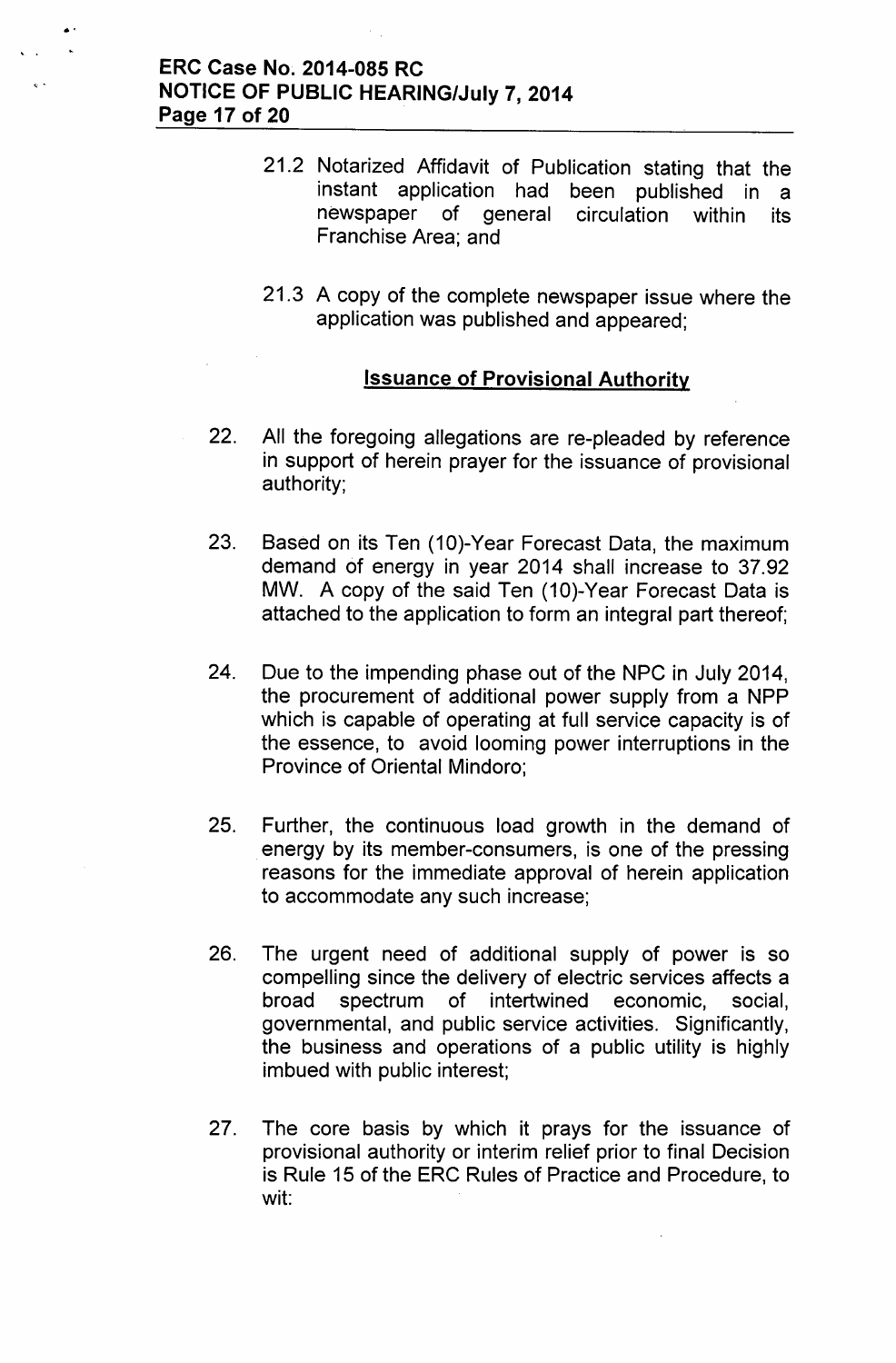#### ERC Case No. 2014-085 RC **NOTICE OF PUBLIC HEARING/July 7, 2014** Page 18 of 20

 $\mathcal{E}_{\mathcal{E},\mathcal{E}}$ 

*"Section* 3. *Action on the Motion. - Motions for provisional authority or interim relief may be acted upon with or without hearing. The Commission shall act on the motion on the basis* of *the allegations* of *the application or petition and supporting documents and other evidences that applicant or petitioner has submitted and the comments '. or opposition filed by any interested person, if there be any.*" [Emphasis  $\therefore$  ours];

I'

- 28. To further support the grant of provisional authority, a judicial affidavit emphasizing the necessity thereof is attached to the application to form an integral part thereof;
- 29. In light of the foregoing and in recognition of the fact that a substantial amount of time is customarily needed to evaluate the documents submitted to support the approval of herein application, it beseeches the kind indulgence of the Commission to approve the instant application, immediately, albeit, provisionally, at the soonest opportune time;

#### **Prayer**

- 30. Thus, its prays that:
	- 30.1 Pending hearing on the merits, a provisional authority be duly issued for the immediate implementation of its ESA with OPC, and that after due notice and hearing, the said ESA including the electricity fees and rate structure therein, be duly approved, to retroact from the date of OPC's actual delivery of power to it; and
	- 30.2 In the event that the TCGR is higher than the SAGR, OPC be allowed to recover the difference between the TCGR and the SAGR from the ME Subsidy.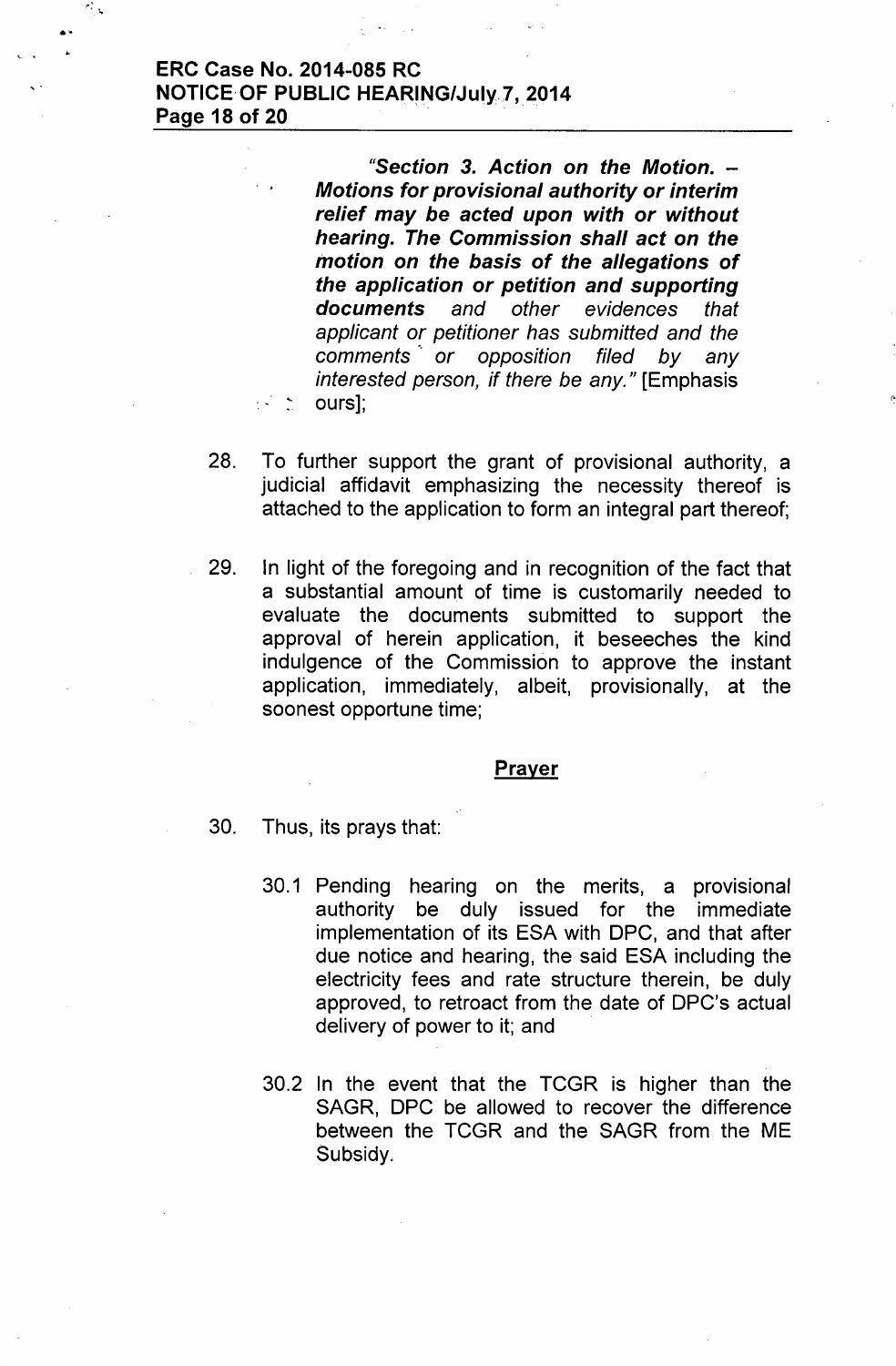#### ERC Case No. 2014-085 RC NOTICE OF PUBLIC HEARING/July 7, 2014 Page 19 of 20

..

.. ,..

> On July 4, 2014, DPC filed a "Motion to Join as Applicant with Entry of Appearance" praying, among others, for its inclusion as joint applicant in the instant proceeding.

--

In the said motion, OPC alleged, among others, that:

- 1. It entered into an ESA with ORMECO, whereby it is to construct, operate, and maintain a 15 MW Bunker C-Fired Diesel Power Plant for the supply of energy to ORMECO for a period of twenty (20) years, subject to payment to it of relevant electricity fees;
- 2. On June 11, 2014, ORMECO filed with the Commission the instant application;
- 3. As a party to the ESA which is, likewise, primarily interested in the approval by the Commission, it hereby moves that it be allowed to join as a co-applicant in the instant case; and
- .<br>.<br>. 4. The instant motion is filed solely for the foregoing reason and shall not delay the conduct of the proceeding.

The Commission has set the application for jurisdictional hearing, pre-trial conference, expository presentation and evidentiary hearing on July 30, 2014 (Wednesday) at nine o'clock in the morning (9:00 A.M.) at the Solidarity Hall, ORMECO Compound, Calapan City, Oriental Mindoro.

All persons who have an interest in the subject matter of the proceeding may become a party by filing, at least five (5) days prior to the initial hearing and subject to the requirements in the ERC's Rules of Practice and Procedure, a verified petition with the Commission giving the docket number and title of the proceeding and stating: (1) the petitioner's name and address; (2) the nature of petitioner's interest in the subject matter of the proceeding, and the way and manner in which such interest is affected by the issues involved in the proceeding; and (3) a statement of the relief desired.